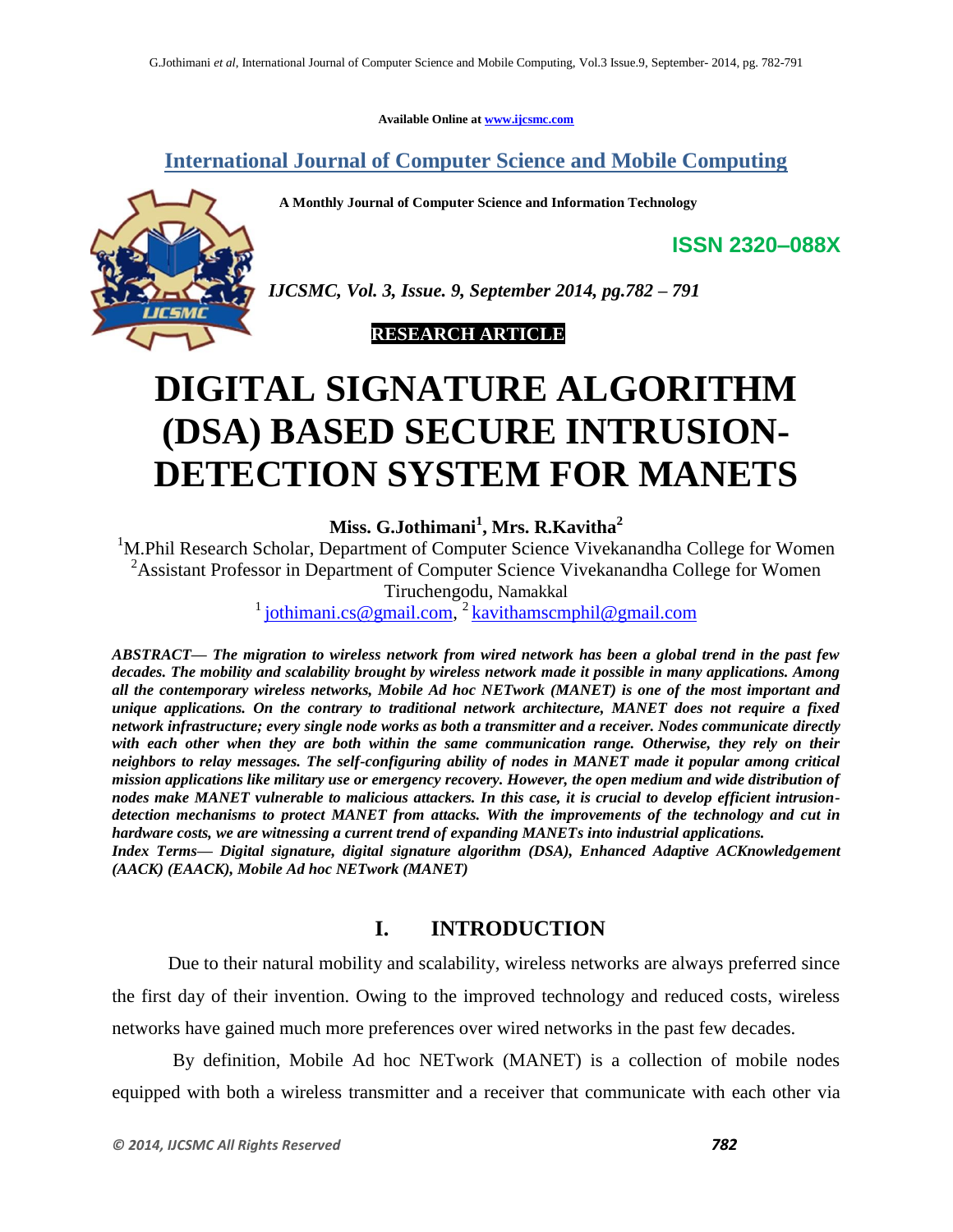bidirectional wireless links either directly or indirectly. Industrial remote access and control via wireless networks are becoming more and more popular these days . One of the major advantages of wireless networks is its ability to allow data communication between different parties and still maintain their mobility. However, this communication is limited to the range of transmitters. This means that two nodes cannot communicate with each other when the distance between the two nodes is beyond the communication range of their own. MANET solves this problem by allowing intermediate parties to relay data transmissions.

# **II. BACKGROUND**

#### **A. IDS in MANETs**

As discussed before, due to the limitations of most MANET routing protocols, nodes in MANETs assume that other nodes always cooperate with each other to relay data. This assumption leaves the attackers with the opportunities to achieve significant impact on the network with just one or two compromised nodes. To address this problem, an IDS should be added to enhance the security level of MANETs. If MANET can detect the attackers as soon as they enter the network, we will be able to completely eliminate the potential damages caused by compromised nodes at the first time. IDSs usually act as the second layer in MANETs, and they are a great complement to existing proactive approaches. Anantvalee and Wu presented a very thorough survey on contemporary IDSs in MANETs. In this section, we mainly describe three existing approaches, namely, Watchdog , TWOACK , and Adaptive ACKnowledgement (AACK).

**1) Watchdog:** Marti *et al.* proposed a scheme named Watchdog that aims to improve the throughput of network with the presence of malicious nodes. In fact, the Watchdog scheme is consisted of two parts, namely, Watchdog and Pathrater. Watchdog serves as an IDS for MANETs. It is responsible for detecting malicious node misbehaviors in the network. Watchdog detects malicious misbehaviors by promiscuously listening to its next hop's transmission. These advantages have made the Watchdog scheme a popular choice in the field. Many MANET IDSs are either based on or developed as an improvement to the Watchdog scheme. Nevertheless, as pointed out by Marti *et al.* the Watchdog scheme fails to detect malicious misbehaviors with the presence of the following: 1) ambiguous collisions; 2) receiver collisions; 3) limited transmission power; 4) false misbehavior report; 5) collusion; and 6) partial dropping.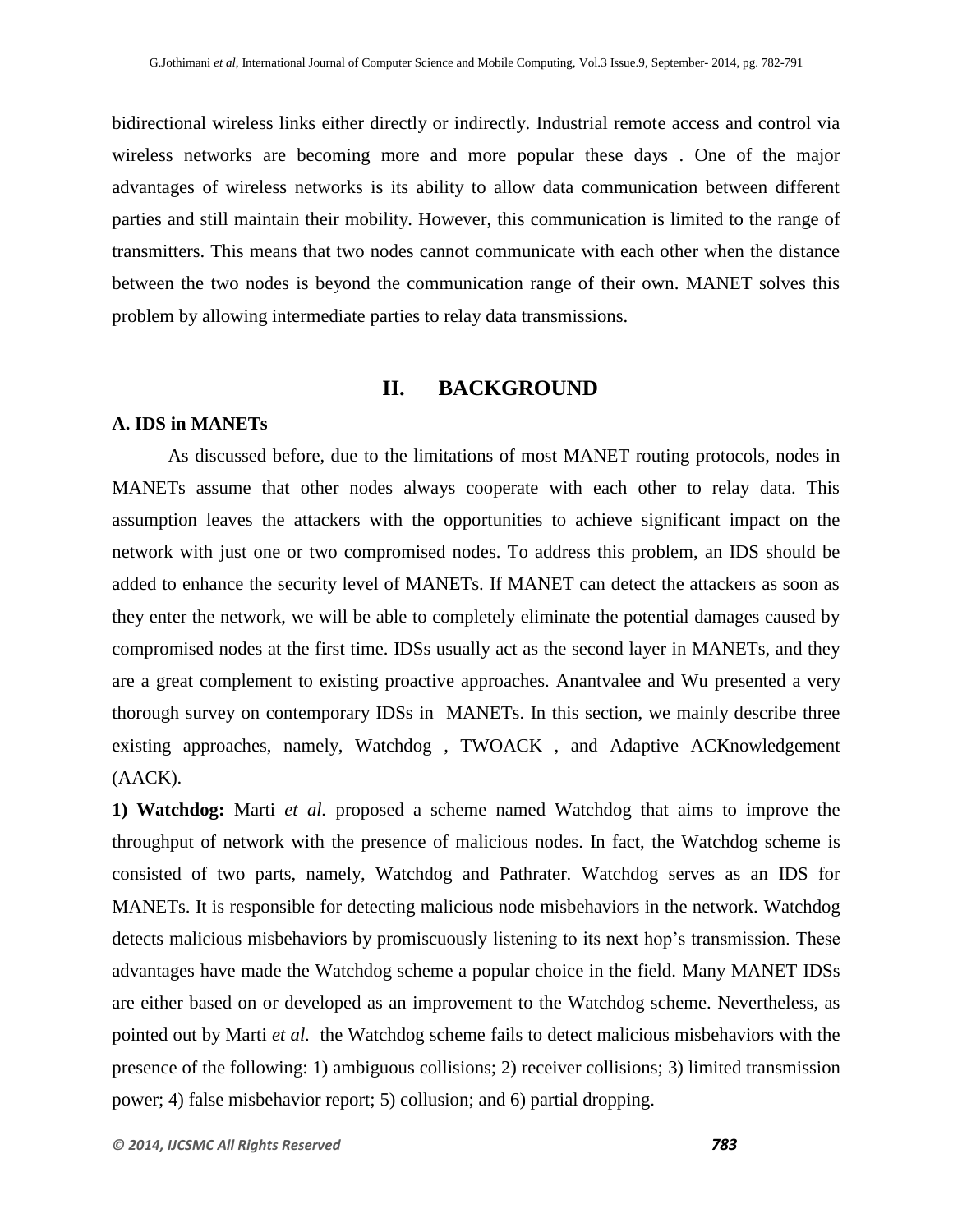**2) Twoack:** With respect to the six weaknesses of the Watchdog scheme, many researchers proposed new approaches to solve these issues. the contrary to many other schemes, TWOACK is neither an enhancement nor a Watchdog-based scheme. Aiming to resolve the receiver collision and limited transmission power problems of Watchdog, TWOACK detects misbehaving links by acknowledging every data packet transmitted over every three consecutive nodes along the path from the source to the destination. Upon retrieval of a packet, each node along the route is required to send back acknowledgment packet to the node that is two hops away from it down the route.

**3) Aack:** Based on TWOACK, Sheltami *et al.* proposed a new scheme called AACK. Similar to TWOACK, AACK is an acknowledgment-based network layer scheme which can be considered as a combination of a scheme called TACK (identical to TWOACK) and an end-to-end acknowledgment scheme called ACKnowledge (ACK). Compared to TWOACK, AACK significantly reduced network overhead while still capable of maintaining or even surpassing the same network throughput. In the ACK scheme is the source node S sends out Packet 1 without any overhead except 2 b of flag indicating the packet type.

#### **B. Digital Signature**

Digital signatures have always been an integral part of cryptography in history. Cryptography is the study of mathematical techniques related to aspects of information security such as confidentiality, data integrity, entity authentication, and data origin authentication . The security in MANETs is defined as a combination of processes, procedures, and systems used to ensure confidentiality, authentication, integrity, availability, and nonrepudiation .Digital signature is a widely adopted approach to ensure the authentication, integrity, and nonrepudiation of MANETs. It can be generalized as a data string, which associates a message (in digital form) with some originating entity, or an electronic analog of a written signature. Digital signature schemes can be mainly divided into the following two categories.

**1) Digital signature with appendix:** The original message is required in the signature verification algorithm. Examples include a digital signature algorithm (DSA).

**2) Digital signature with message recovery:** This type of scheme does not require any other information besides the signature itself in the verification process. Examples include RSA.

In this research work, we implemented both DSA and RSA in our proposed EAACK scheme. The main purpose of this implementation is to compare their performances in MANETs.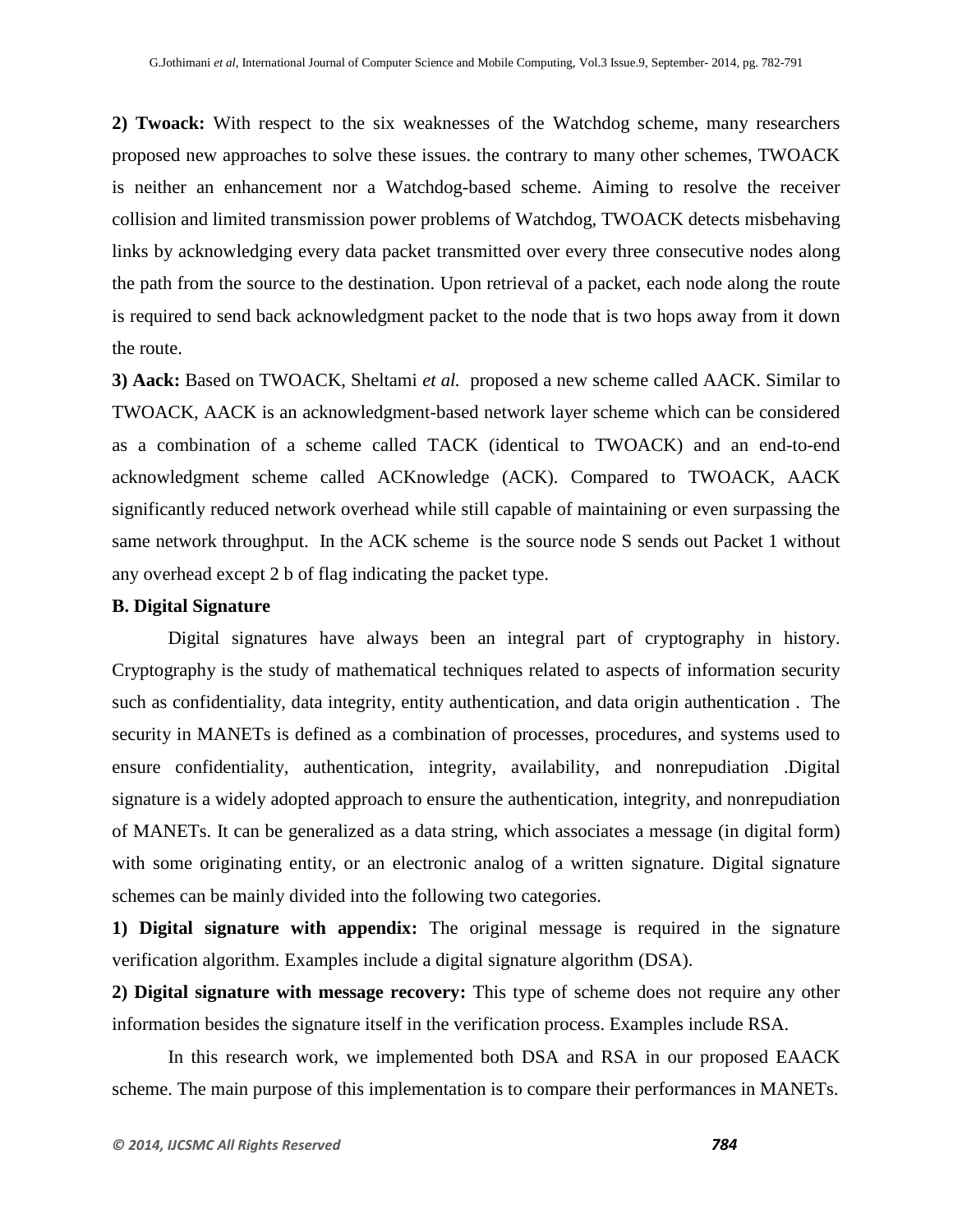First, a fixed-length message digest is computed through a preagreed hash function *H* for every message *m*. This process can be described as

$$
H(m) = d.
$$
 (1)

Second, the sender Alice needs to apply its own private key *Pr−Alice* on the computed message digest *d*. The result is a signature *Sig*Alice, which is attached to message *m* and Alice's secret private key

$$
SPr–Alice (d) = SigAlice. (2)
$$

To ensure the validity of the digital signature, the sender Alice is obliged to always keep her private key *Pr−Alice* as a secret without revealing to anyone else. Otherwise, if the attacker Eve gets this secret private key, she can intercept the message and easily forge malicious messages with Alice's signature and send them to Bob. As these malicious messages are digitally signed by Alice, Bob sees them as legit and authentic messages from Alice. Thus, Eve can readily achieve malicious attacks to Bob or even the entire network. Next, Alice can send a message *m* along with the signature *Sig*Alice to Bob via an unsecured channel. Bob then computes the received message  $m$  against the preagreed hash function  $H$  to get the message digest *d\_*. This process can be generalized as

$$
H(m_{-}) = d_{-}. (3)
$$

Bob can verify the signature by applying Alice's public key *Pk−Alice* on *Sig*Alice, by using

$$
SPk–Alice (SigAlice) = d. (4)
$$

If  $d = d$ , then it is safe to claim that the message *m*\_transmitted through an unsecured channel is indeed sent from Alice and the message itself is intact.

### **III. PROBLEM DEFINITION**

Our proposed approach EAACK is designed to tackle three of the six weaknesses of Watchdog scheme, namely, false misbehavior, limited transmission power, and receiver collision. In this section, we discuss these three weaknesses in detail. In a typical example of receiver collisions, after node A sends Packet 1 to node B, it tries to overhear if node B forwarded this packet to node C; meanwhile, node X is forwarding Packet 2 to node C. In such case, node A overhears that node B has successfully forwarded Packet 1 to node C but failed to detect that node C did not receive this packet due to a collision between Packet 1 and Packet 2 at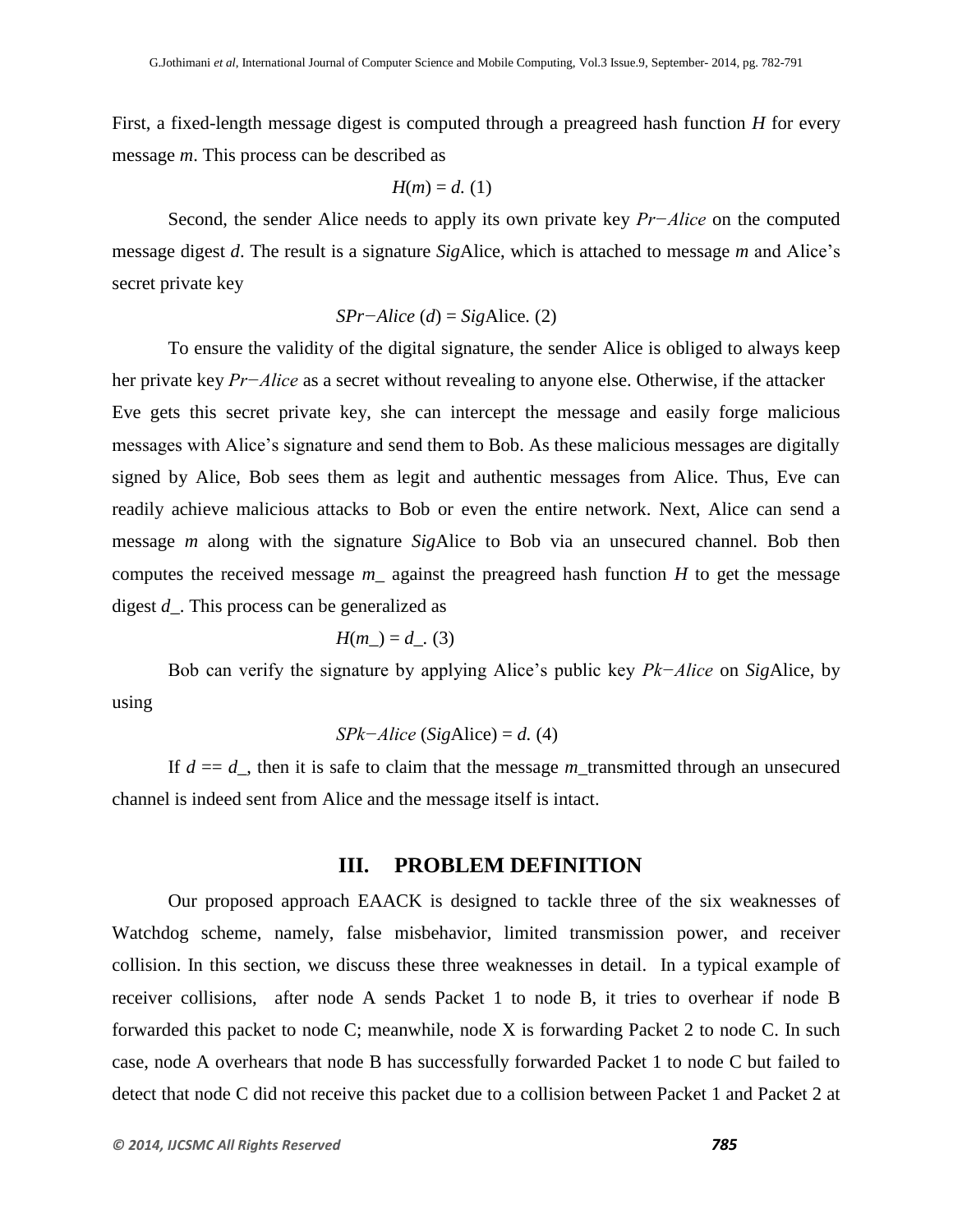node C. In the case of limited transmission power, in order to preserve its own battery resources, node B intentionally limits its transmission power so that it is strong enough to be overheard by node A but not strong enough to be received by node C.

## **IV. SCHEME DESCRIPTION**

In this section, we describe our proposed EAACK scheme in detail. The approach described in this research paper is based on our previous work, where the backbone of EAACK was proposed and evaluated through implementation. In this paper, we extend it with the introduction of digital signature to prevent the attacker from forging acknowledgment packets.

#### **A. ACK**

As discussed before, ACK is basically an end-to-end acknowledgment scheme. It acts as a part of the hybrid scheme in EAACK, aiming to reduce network overhead when no network misbehavior is detected. In Fig. 8, in ACK mode, node S first sends out an ACK data packet *Pad*1 to the destination node D. If all the intermediate nodes along the route between nodes S and D are cooperative and node D successfully receives *Pad*1, node D is required to send back an ACK acknowledgment packet *Pak*1 along the same route but in a reverse order.

#### **B. S-ACK**

The S-ACK scheme is an improved version of the TWOACK scheme proposed by Liu *et al.* The principle is to let every three consecutive nodes work in a group to detect misbehaving nodes. For every three consecutive nodes in the route, the third node is required to send an S-ACK acknowledgment packet to the first node.

#### **C. MRA**

The MRA scheme is designed to resolve the weakness of Watchdog when it fails to detect misbehaving nodes with the presence of false misbehavior report. The false misbehavior report can be generated by malicious attackers to falsely report innocent nodes as malicious. This attack can be lethal to the entire network when the attackers break down sufficient nodes and thus cause a network division. The core of MRA scheme is to authenticate whether the destination node has received the reported missing packet through a different route.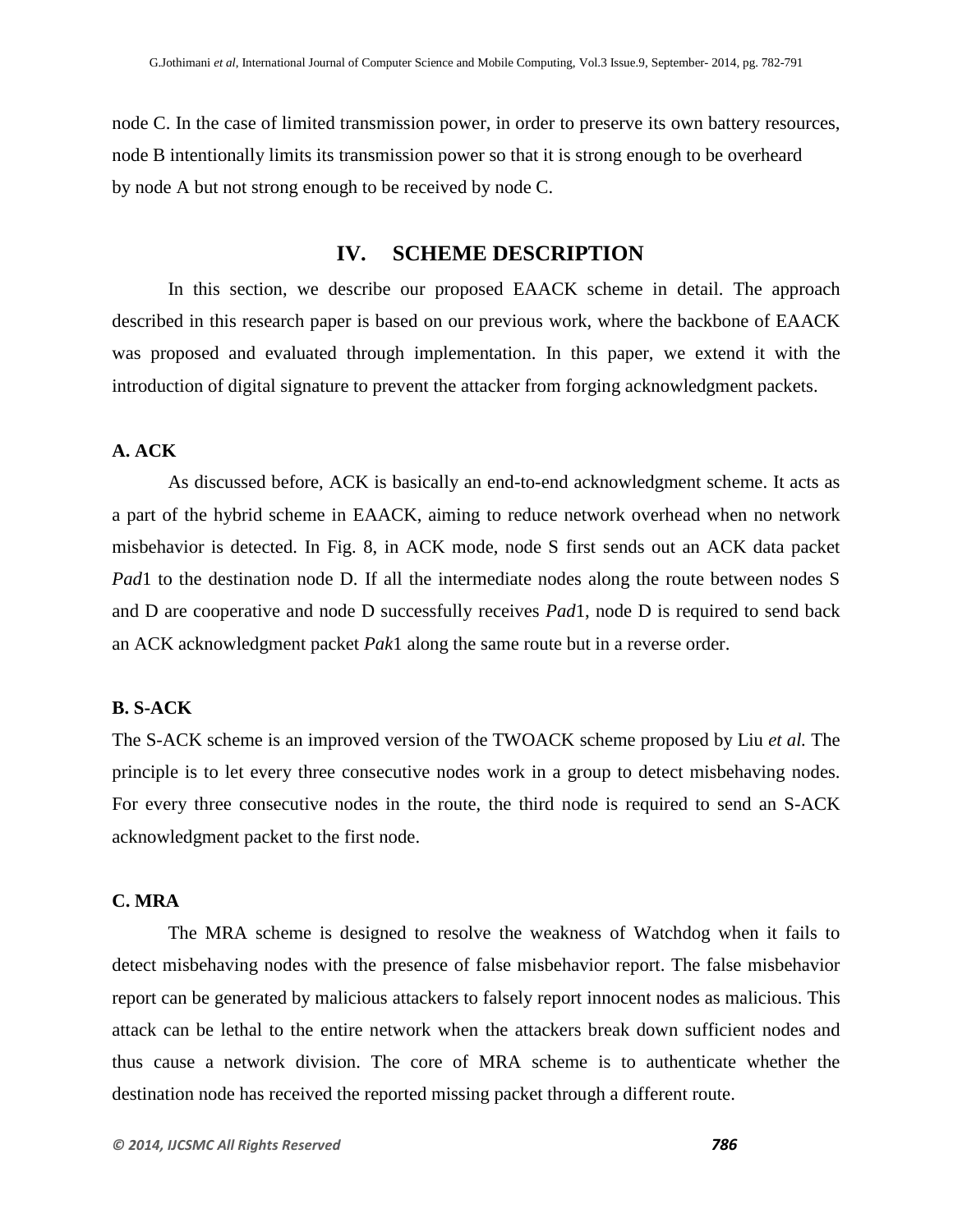#### **D. DIGITAL SIGNATURE**

As discussed before, EAACK is an acknowledgment-based IDS. All three parts of EAACK, namely, ACK, S-ACK, and MRA, are acknowledgment-based detection schemes. They all rely on acknowledgment packets to detect misbehaviors in the network. Thus, it is extremely important to ensure that all acknowledgment packets in EAACK are authentic and untainted. Otherwise, if the attackers are smart enough to forge acknowledgment packets, all of the three schemes will be vulnerable. With regard to this urgent concern, we incorporated digital signature in our proposed scheme. In order to ensure the integrity of the IDS, EAACK requires all acknowledgment packets to be digitally signed before they are sent out and verified until they are accepted.

# **V. PERFORMANCE EVALUATION**

In this section, we concentrate on describing our simulation environment and methodology as well as comparing performances through simulation result comparison with Watchdog, TWOACK, and EAACK schemes.

#### **A. Simulation Methodologies**

To better investigate the performance of EAACK under different types of attacks, we propose three scenario settings to simulate different types of misbehaviors or attacks.

#### **B. Performance Evaluation**

To provide readers with a better insight on our simulation results,



**Fig. 1. Simulation results for scenario 1—PDR**

**1) Simulation Results—Scenario 1:** In scenario 1, malicious nodes drop all the packets that pass through it. Fig. 1 shows the simulation results that are based on PDR. In Fig. 1, we observe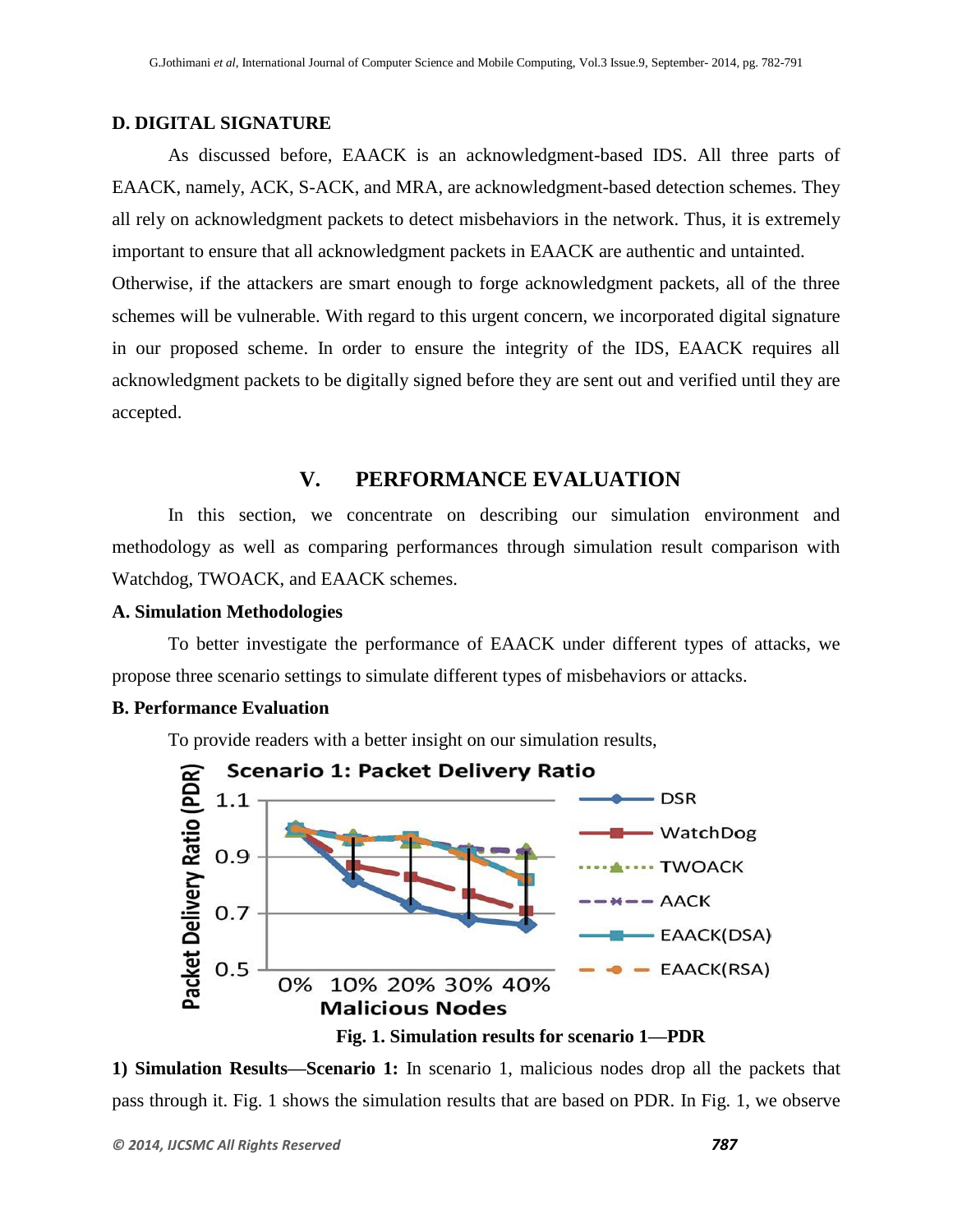that all acknowledgment-based IDSs perform better than the Watchdog scheme. Our proposed scheme EAACK surpassed Watchdog's performance by 21%



**Fig. 3. Simulation results for scenario 2—PDR**

when there are 20% of malicious nodes in the network. From the results, we conclude that acknowledgment-based schemes, including TWOACK, AACK, and EAACK, are able to detect misbehaviors with the presence of receiver collision and limited transmission power. However, when the number of malicious nodes reaches 40%, our proposed scheme EAACK's performance is lower than those of TWOACK and AACK. We generalize it as a result of the introduction of MRA scheme, when it takes too long to receive an MRA acknowledgment from the destination node that the waiting time exceeds the predefined threshold. The simulation results of RO in scenario 1 are shown in Fig. 2. We observe that DSR and Watchdog scheme achieve the best performance, as they do not require acknowledgment scheme to detect misbehaviors. Although EAACK requires digital signature at all acknowledgment process, it still manages to maintain lower network overhead in most cases. We conclude that this happens as a result of the introduction of our hybrid scheme.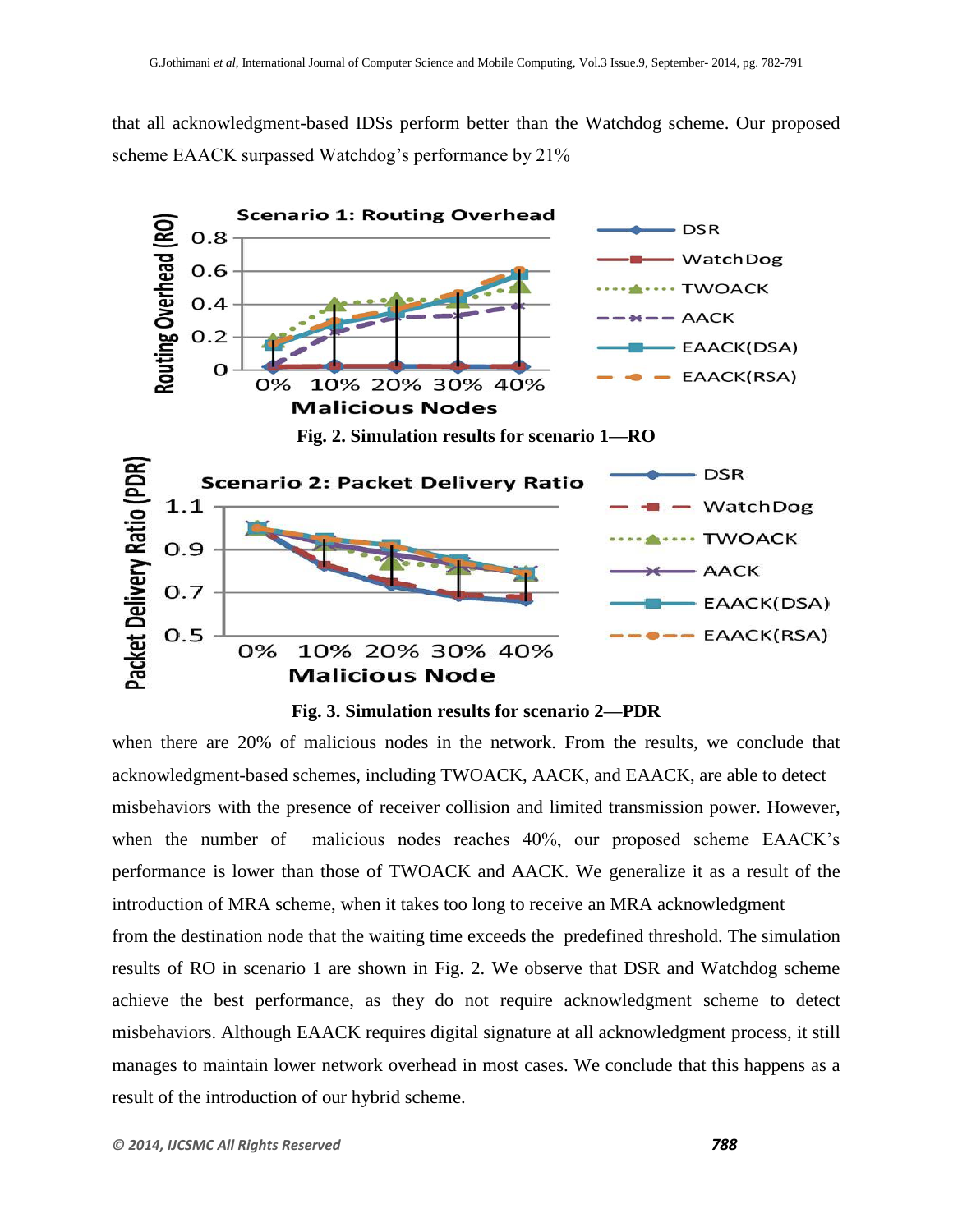**2) Simulation Results—Scenario 2:** In the second scenario, we set all malicious nodes to send out false misbehavior report to the source node whenever it is possible. This scenario setting is designed to test the IDS's performance under the false misbehavior report. Fig. 3 shows the achieved simulation results based on PDR. When malicious nodes are 10%, EAACK performs 2% better than AACK and TWOACK. When the malicious nodes are at 20% and 30%, EAACK outperforms all the other schemes and maintains the PDR to over 90%.





**3) Simulation Results—Scenario 3:** In scenario 3, we provide the malicious nodes the ability to forge acknowledgment packets. This way, malicious nodes simply drop all the packets that they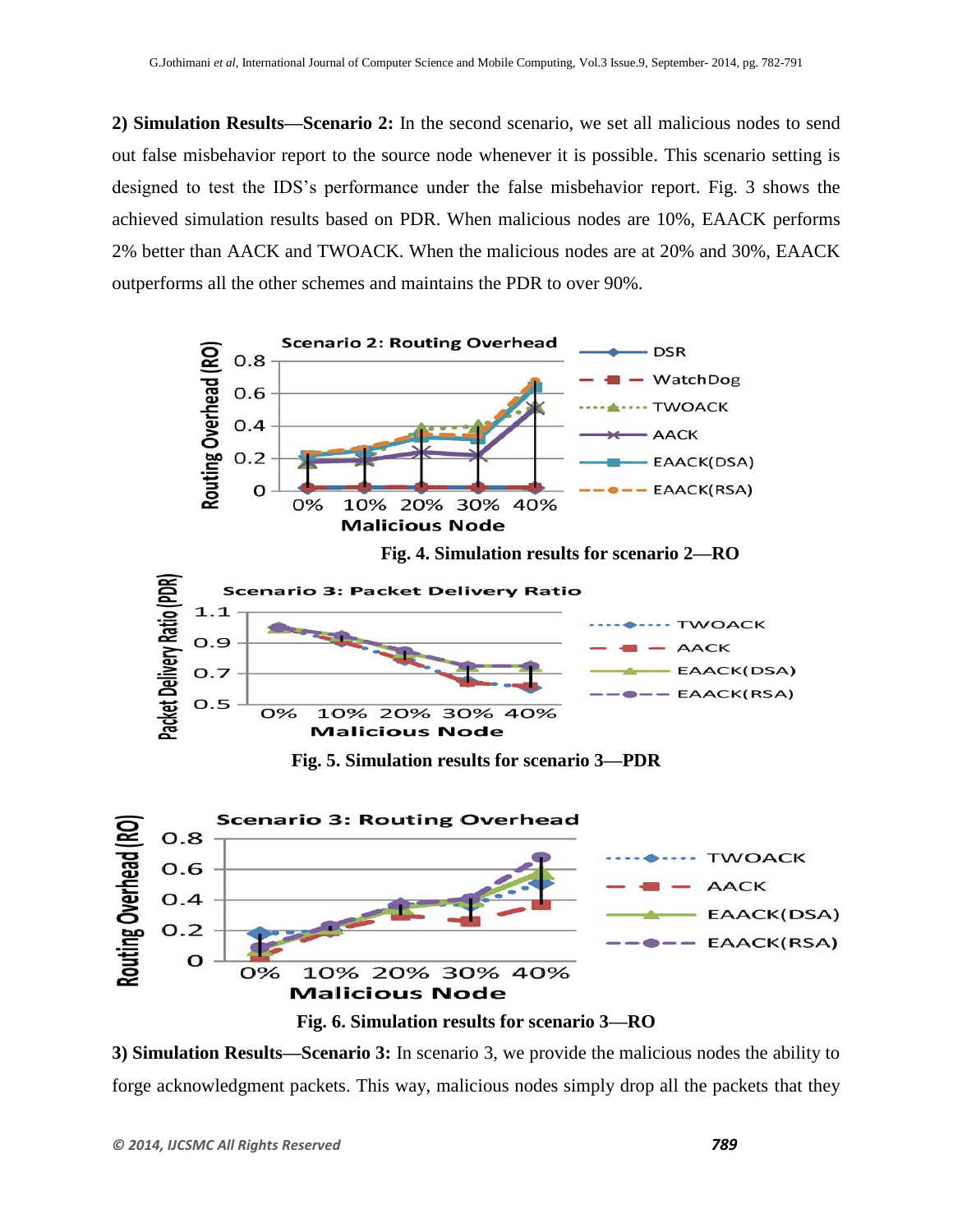receive and send back forged positive acknowledgment packets to its previous node whenever necessary. This is a common method for attackers to degrade network performance while still maintaining its reputation. The PDR performance comparison in scenario 3 is shown in Fig. 3. We can observe that our proposed scheme EAACK outperforms TWOACK and AACK in all test scenarios. We believe that this is because EAACK is the only scheme which is capable of detecting forged acknowledgment packets.

**4) DSA and RSA:** In all of the three scenarios, we witness that the DSA scheme always produces slightly less network overhead than RSA does. This is easy to understand because the signature size of DSA is much smaller than the signature size of RSA. However, it is interesting to observe that the RO differences between RSA and DSA schemes vary with different numbers of malicious nodes. The more malicious nodes there are, the more ROs the RSA scheme produces.

## **VI. CONCLUSION AND FUTURE WORK**

Packet-dropping attack has always been a major threat to the security in MANETs. In this research paper, we have proposed a novel IDS named EAACK protocol specially designed for MANETs and compared it against other popular mechanisms in different scenarios through simulations. We think that this tradeoff is worthwhile when network security is the top priority. In order to seek the optimal DSAs in MANETs, we implemented both DSA and RSA schemes in our simulation. Eventually, we arrived to the conclusion that the DSA scheme is more suitable to be implemented in MANETs. To increase the merits of our research work, we plan to investigate the following issues in our future research:

1) Possibilities of adopting hybrid cryptography techniques to further reduce the network overhead caused by digital signature;

2) Examine the possibilities of adopting a key exchange mechanism to eliminate the requirement of predistributed keys;

3) Testing the performance of EAACK in real network environment instead of software simulation.